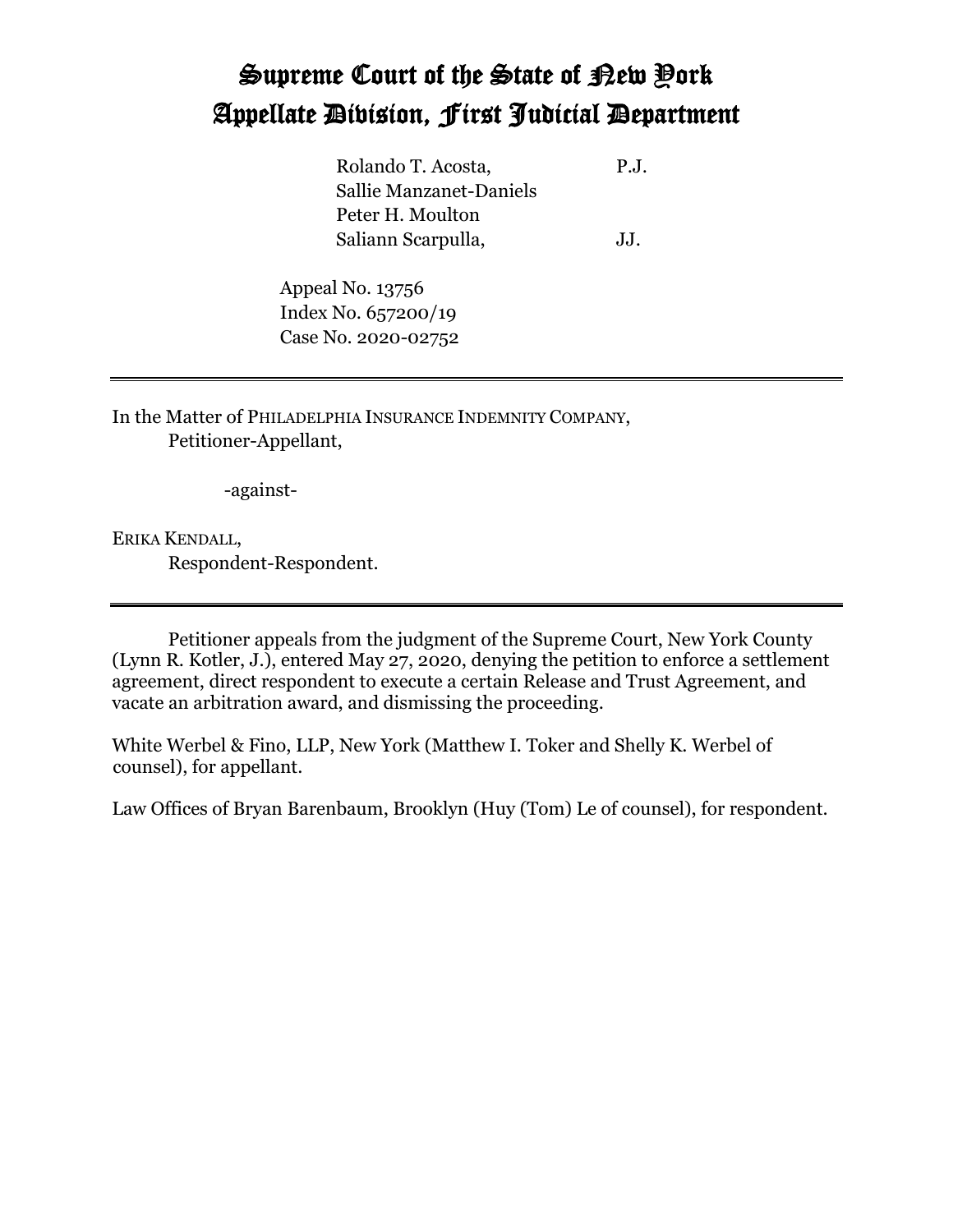MOULTON, J.

This appeal concerns the certitude of settlements effected via email. Supreme Court held that an apparent email settlement of respondent's underinsured motorist arbitration claim was invalid for two reasons. First, the court found that it was unclear whether respondent's attorney retyped his name on his email agreeing to the settlement. His name did appear in what appears to be a prepopulated block containing his contact information at the end of the email. The motion court, in accord with precedent of this Court, found that the retyping of a name is required for an email to be "subscribed" and therefore a binding stipulation under CPLR 2104. The second basis for the court's ruling was that the email correspondence did not contain all the material terms of the settlement. We now reverse, and write to clarify that the transmission of an email, and not whether an email "signature" can be shown to be retyped, is what determines that a settlement stipulation has been subscribed for purposes of CPLR 2104.

On June 6, 2014, respondent Erika Kendall was driving her employer's car when a motor vehicle owned and operated by Khaliah T. Martin came into contact with respondent's vehicle. Martin carried automobile liability insurance with policy limits in a lesser amount than those maintained by respondent's employer, which was insured by petitioner-appellant Philadelphia Insurance Indemnity Company (Philadelphia). Kendall settled her personal injury claim against Martin, receiving the full policy amount of \$25,000. Kendall then made a claim under the Supplementary Underinsured Motorist (SUM) benefit provision in the employer's automobile policy with Philadelphia*.* Kendall and Philadelphia proceeded to arbitration before the American Arbitration Association on Kendall's claim for SUM benefits. The arbitration hearing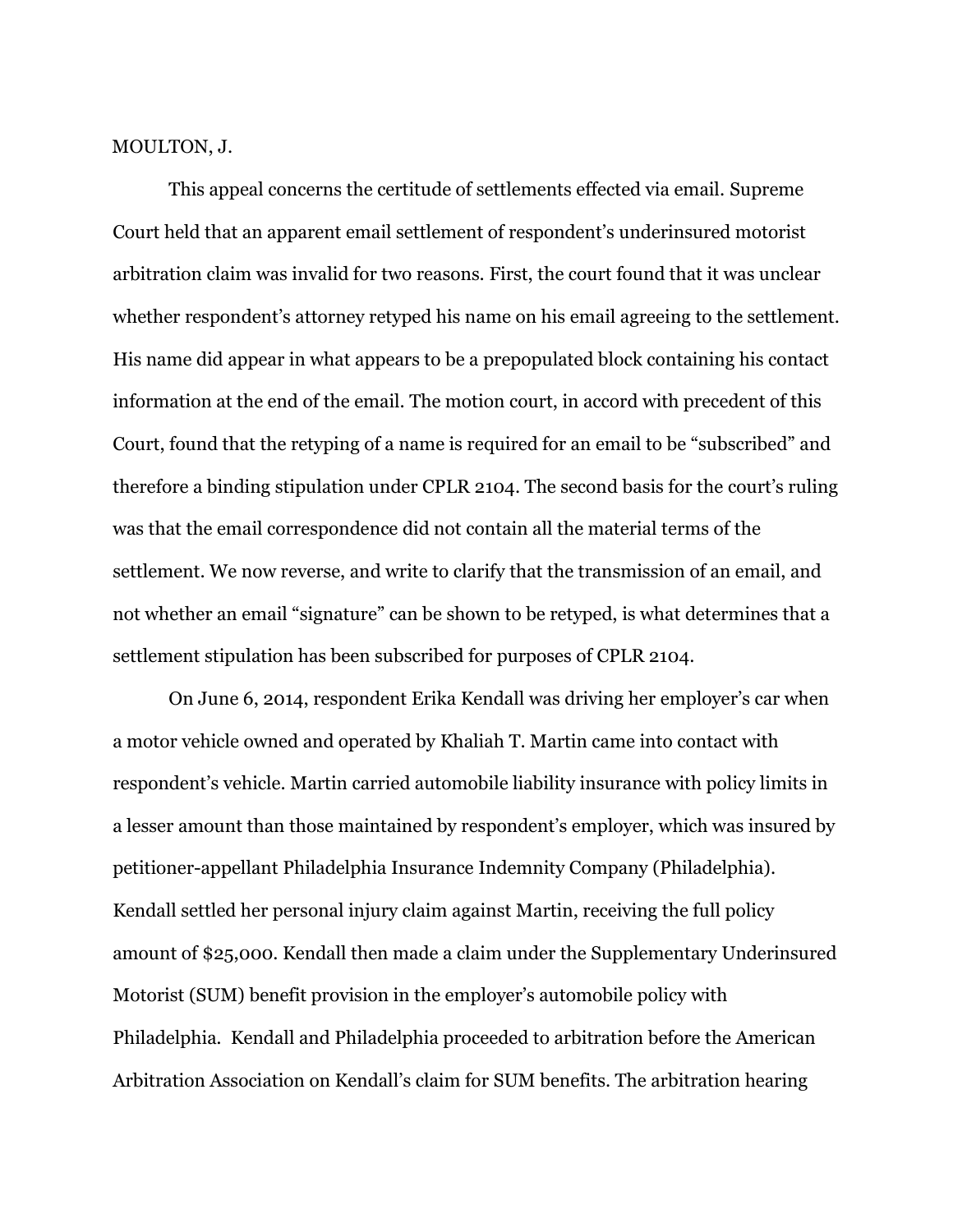was held on August 15, 2019. Before, during, and after the arbitration hearing, the parties sought to settle Kendall's claim.

The arbitrator rendered her decision on September 16, 2019, awarding Kendall \$975,000.<sup>1</sup> The same day, the decision was emailed to Kendall's counsel and faxed to Philadelphia's counsel. However, neither counsel received the decision and they continued to negotiate.

On September 19, 2019, the parties reached an agreement to settle the dispute for \$400,000. On that day, respondent's counsel emailed petitioner's counsel: "Confirmed we are settled for 400K." Below this appeared "Sincerely," followed by counsel's name and contact information. Shortly thereafter, petitioner's counsel emailed in reply, attaching a general release, styled a "Release and Trust Agreement," and saying, "Get it signed quickly before any decision comes in, wouldn't want your client reneging." Respondent's counsel answered, "Thank you. Will try to get her in asap." This email concluded with the same valediction, name, and contact information as had respondent's counsel's earlier email.

After respondent's counsel received the arbitrator's decision and before respondent signed the Release and Trust Agreement, counsel indicated that he would not proceed with the \$400,000 settlement and demanded payment of the \$975,000 awarded by the arbitrator. Petitioner thereupon brought this special proceeding to enforce the settlement agreement, and to vacate the arbitral award.

Supreme Court denied relief, finding that it did not appear that respondent's attorney had subscribed his email for purposes of CPLR 2104 by retyping his name in

<sup>&</sup>lt;sup>1</sup> This amount equaled the SUM policy limit of \$1 million, minus the \$25,000 Kendall recovered from Martin.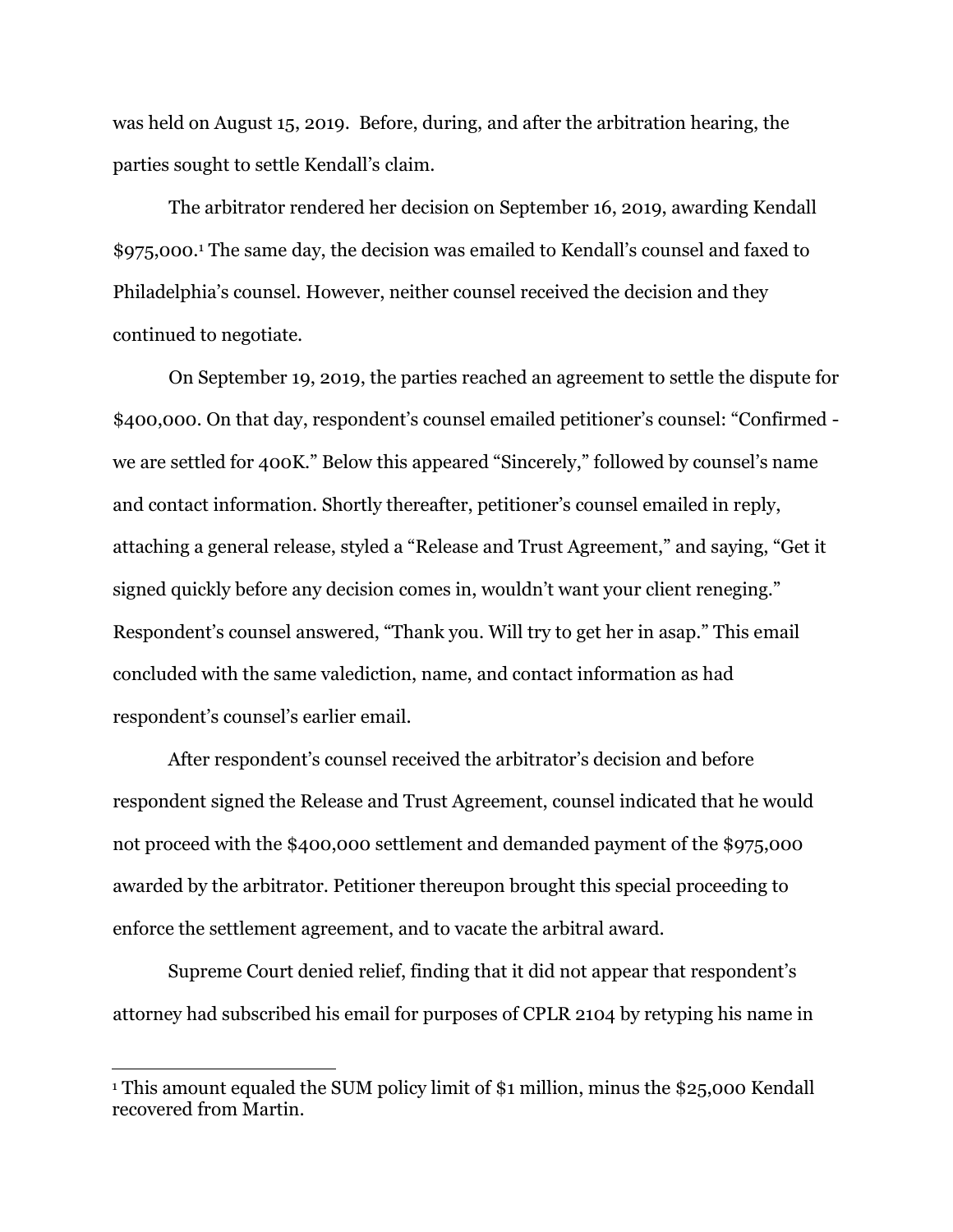addition to his prepopulated contact information block. Respondent's counsel did not actually represent to the court that the contact information block was prepopulated, but the court implicitly placed the burden on Philadelphia to prove that counsel retyped his name. The court also found that Kendall's failure to sign the release was a necessary occurrence to finalize the settlement, and that this fact was recognized by Philadelphia's counsel's email in which she urged that Kendall's counsel get her to sign the release quickly, lest she "reneg[e]."

## DISCUSSION

CPLR 2104, entitled "Stipulations," reads in pertinent part: "An agreement between parties or their attorneys relating to any matter in an action . . . is not binding upon a party unless it is in a writing subscribed by him or his attorney . . . ." The Court of Appeals has said that "[t]he plain language of the statute directs that the agreement itself must be in writing, signed by the party (or attorney) to be bound" (*Bonnette v Long Is. Coll. Hosp.*, 3 NY3d 281, 286 [2004]).<sup>2</sup>

The Court of Appeals has not opined on whether emails can satisfy CPLR 2104. In 1996, the Court of Appeals did find that a preprogrammed name on a fax transmission did not fulfill the subscription requirement (*see Parma Tile Mosaic & Marble Co. v Estate of Short*, 87 NY2d 524 [1996]). However, the *Parma* court wrote in

<sup>2</sup> Although CPLR 2104 says subscribed, not signed, subscription is defined as "[t]he act of signing one's name on a document; the signature so affixed" (Black's Law Dictionary 1655 [10th ed 2014]). Additionally, while CPLR 2104 refers to agreements "relating to any matter in an action," it applies to settlement agreements in arbitrations (*see Kleinmann v Bach*, 239 AD2d 861, 862 [3d Dept 1997]). While some commentators have cast some doubt on that point (*see* Thomas F. Gleason, Practice Commentaries, McKinney's Cons Laws of NY, CPLR C2104:7), the parties do not dispute that CPLR 2104 applies in this case and we agree.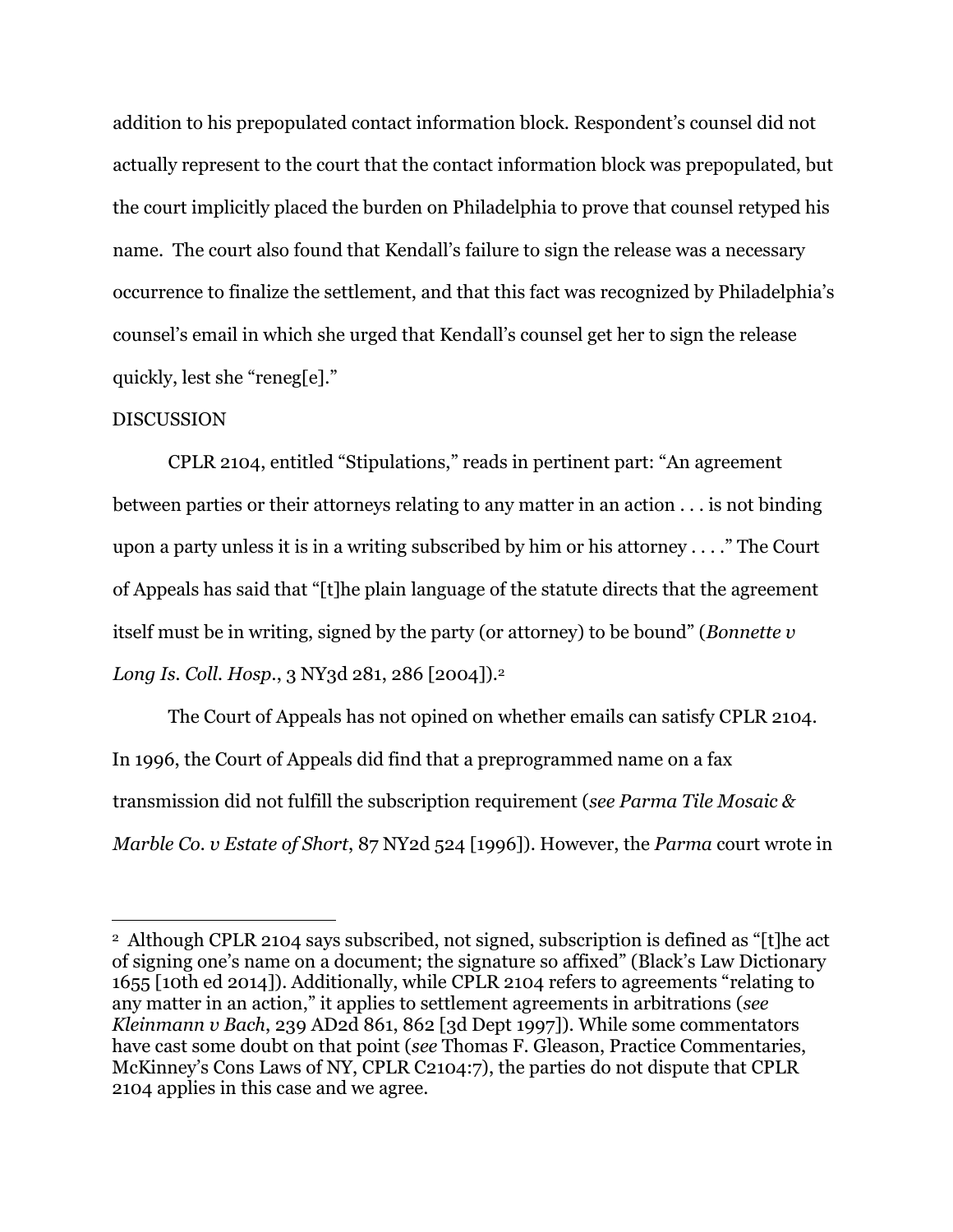a different era, when paper records were still an important modality, maybe the most important modality, of recording information in law and business. Since that time, the electronic storage of records has become the norm, email has become ubiquitous, and statutes allowing for electronic signatures have become widespread.<sup>3</sup> For these reasons, and those that follow, we find that *Parma* is not controlling.

Supreme Court relied on the Second Department's decision in *Forcelli v Gelco Corp.* (109 AD3d 244 [2d Dept 2013]). *Forcelli* is in accord with this Court's precedent, and we have cited it as persuasive authority (*see Jimenez v Yanne*, 152 AD3d 434, 434 [1st Dept 2017]). In *Forcelli* the plaintiff reached an agreement with the defendant to settle his personal injury case while the latter's summary judgment motion was pending, and the parties' counsel exchanged emails confirming that the plaintiff's counsel had accepted the offer and would prepare the release for the plaintiff to sign (109 AD3d at 245-246). The same day that the court granted the defendant's motion for summary judgment dismissing the case, the plaintiff's counsel sent the requested documents to the defendant's counsel (*id.* at 246-247). The defendant then refused to proceed with the settlement (*id.* at 247).

The Second Department held that the parties' counsels' emails created a binding settlement agreement (*id.* at 248-251). As for CPLR 2104's subscription requirement, the Court held that the defendant's counsel's email containing her printed name at the end thereof supported the conclusion that she effectively signed the email message:

<sup>3</sup> The federal Electronic Signatures in Global and National Commerce (E-Sign) Act was passed in 2000 (15 USC § 7001). At the same time, the States began to enact statutes based on the Uniform Electronic Transmissions Act (*see* Daniel C. Katzman*, Are E-Signatures E-Nough?*, 109 Illinois Bar Journal 29 [2021]).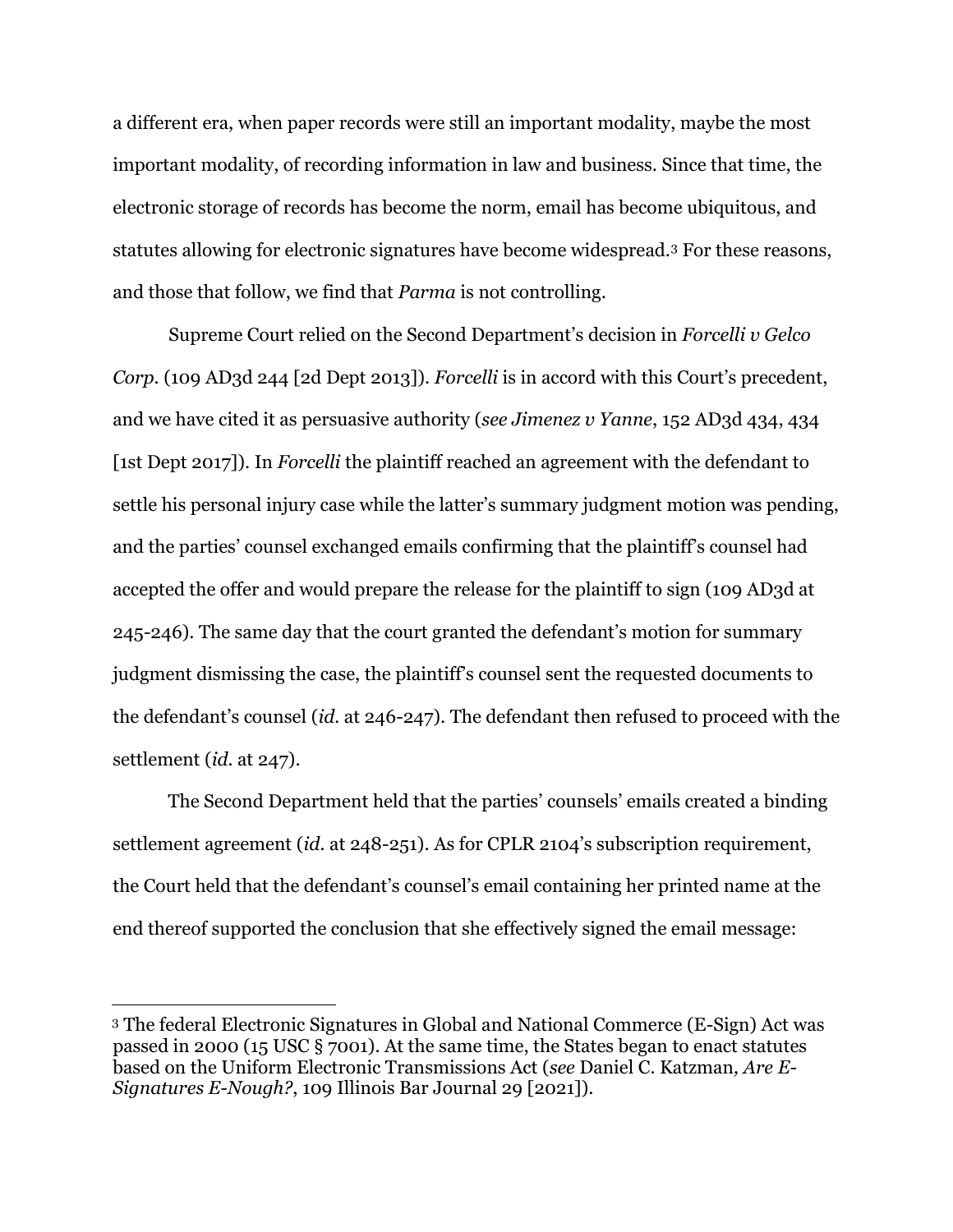"we note that the subject email . . . ended with . . . , 'Thanks Brenda Greene,' which appears at the end of the email text. This indicates that the author purposefully added her name to this . . . email message, rather than a situation where the sender's email software has been programmed to automatically generate the name of the email sender, along with other identifying information, every time an email . . . is sent" (*id.* at 251). The rule espoused by *Forcelli* and our own precedent is that an email in which the party's or its attorney's name is retyped at the end of an email is sufficiently subscribed for purposes of CPLR 2104.

Conversely, cases have found that an email in which a party's or its attorney's name is prepopulated in the email is not sufficiently subscribed for purposes of CPLR 2104 (*see Bayerische Landesbank v 45 John St. LLC*, 102 AD3d 587, 587 [1st Dept 2013], *lv dismissed* 22 NY3d 926 [2013]; *see also LIF Indus., Inc. v Fuller*, 2015 WL 1744814, \*6 [Sup Ct, NY County, Apr. 16, 2015, Scarpulla, J., index No. 116411/10]).

We now hold that this distinction between prepopulated and retyped signatures in emails reflects a needless formality that does not reflect how law is commonly practiced today. It is not the signoff that indicates whether the parties intended to reach a settlement via email, but rather the fact that the email was sent. Since 1999, New York State has joined other states in allowing, in most contexts, parties to accept electronic signatures in place of "wet ink" signatures. Section 304(2) of New York's Electronic Signatures and Records Act (ESRA) provides: "unless specifically provided otherwise by law, an electronic signature may be used by a person in lieu of a signature affixed by hand. The use of an electronic signature shall have the same validity and effect as the use of a signature affixed by hand." Moreover, the statutory definition of what constitutes an "electronic signature" is extremely broad under the ESRA, and includes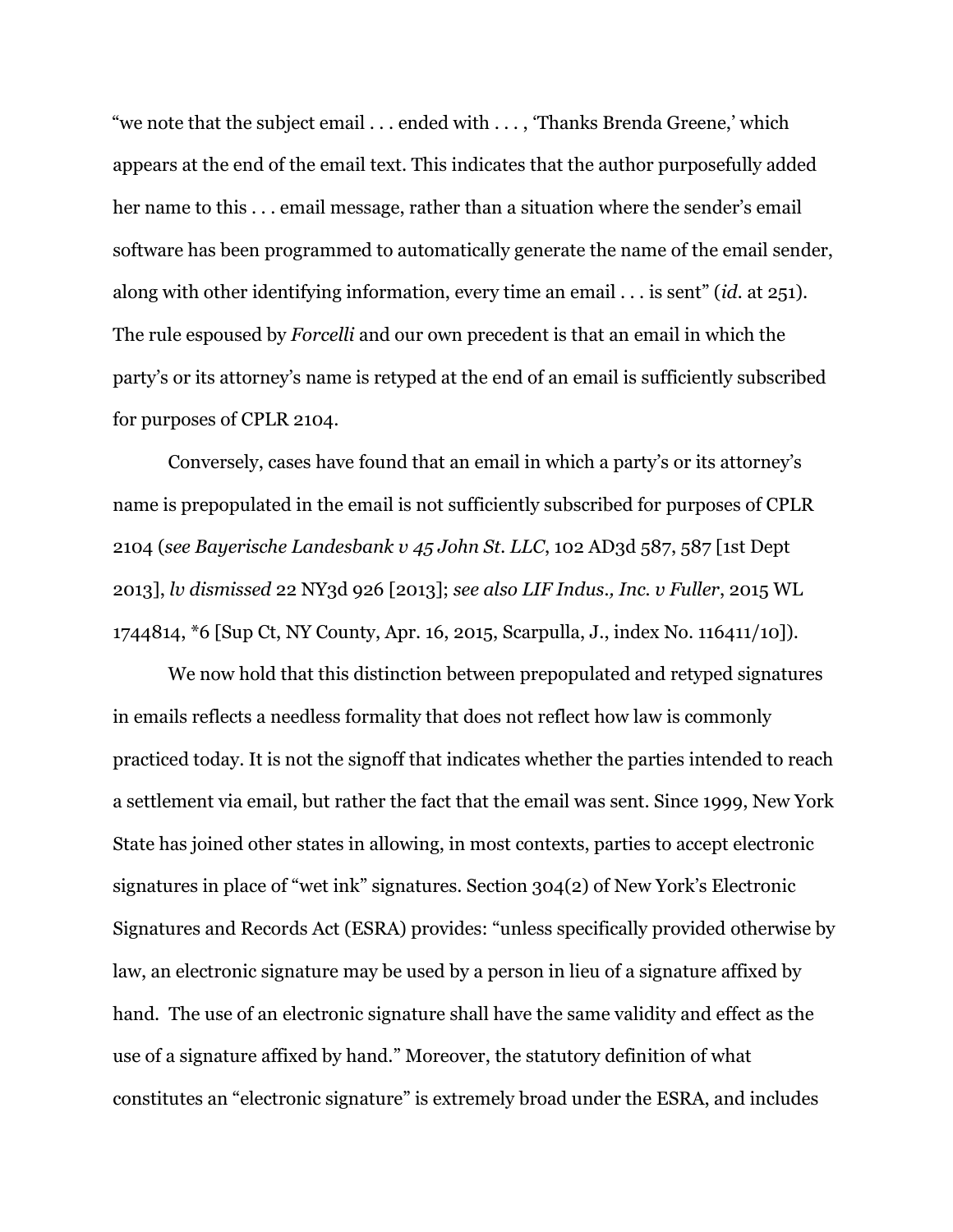any "electronic sound, symbol, or process, attached to or logically associated with an electronic record and executed or adopted by a person with the intent to sign the record" (State Technology Law § 302[a]). We find that if an attorney hits "send" with the intent of relaying a settlement offer or acceptance, and their email account is identified in some way as their own, then it is unnecessary for them to type their own signature. This rule avoids unnecessary delay caused by burden-shifting "swearing contests over whether an individual typed their name or it was generated automatically by their email account" (*Princeton Indus. Prods., Inc. v Precision Metals Corp.*, 120 F Supp 3d 812, 820 [ND Ill 2015]).

An intuitive concern expressed by some courts is that email's ubiquity and ease appears to undercut its intentionality. The Second Department in *Forcelli*, and other courts that have required a retyped signature (*see Rawald v Dormitory Auth. of the State of N.Y.,* 70 Misc 3d 1217[A] 2021 NY Slip Op 50114 [u] [Sup Ct, NY County 2021]), have expressed unease about the casual nature of email. It is fair to say that most email users have on occasion sent emails that they did not mean to transmit, or that they regretted soon after transmission. However, here we are considering a specific subcategory of email on a subject freighted with ethical obligations. A lawyer has ethical obligations to communicate all settlement offers to a client and to counsel the client on the consequences of settlement. New York's Rules of Professional Conduct (22 NYCRR 1200.0) rule 1.2(a) states that "[a] lawyer shall abide by a client's decision whether to settle a matter." Rule 1.4(a)(iii) requires a lawyer to "promptly inform the client of ... material developments in the matter including settlement or plea offers." These ethical obligations help to ensure that an attorney considers their authority before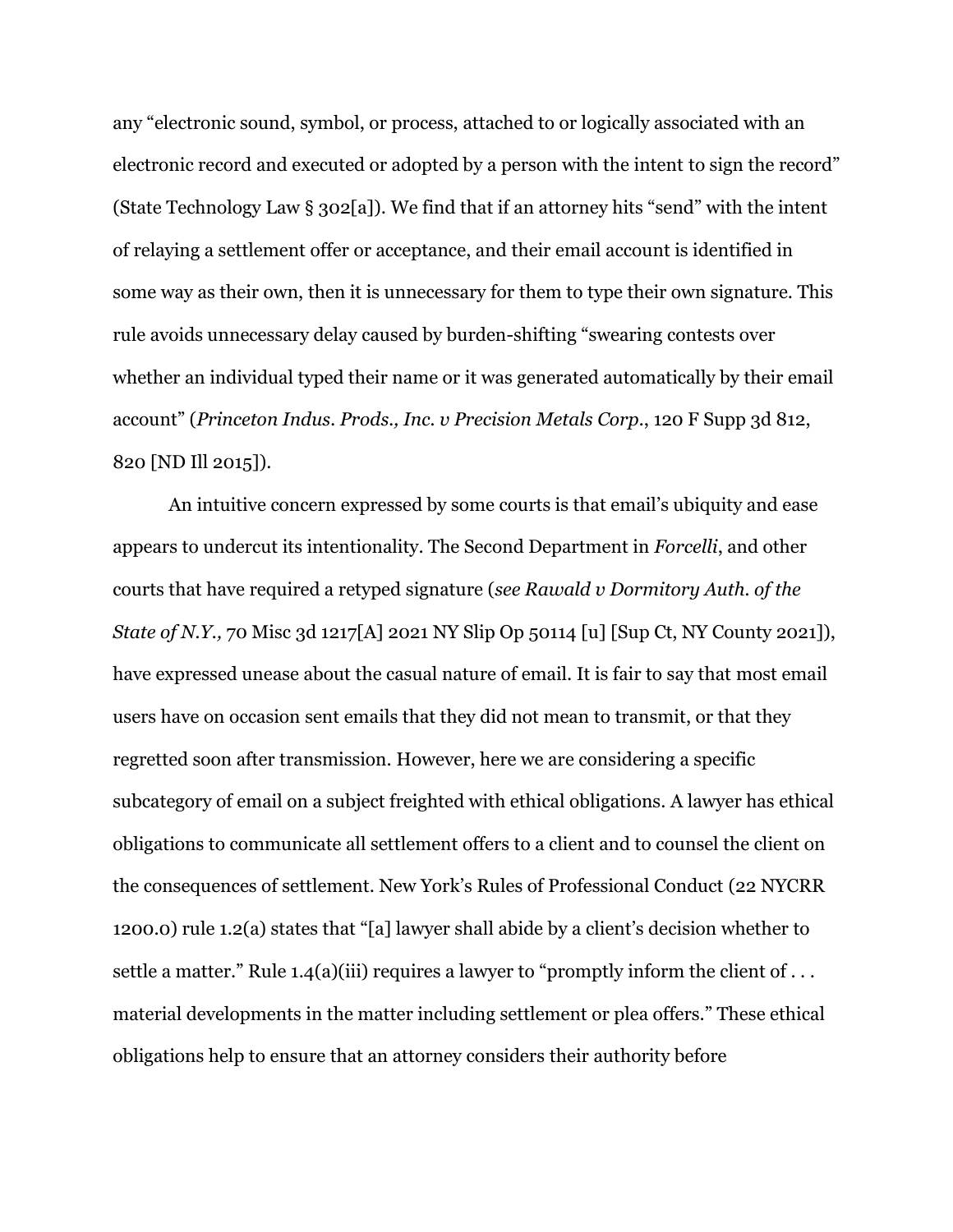communicating settlement offers and acceptances to opponents, whatever the mode of communication.<sup>4</sup>

While we jettison the requirement that a party or a lawyer retype their name in email to show subscription, that does not mean that every email purporting to settle a dispute will be unassailable evidence of a binding settlement.

First, there may be issues of authentication. Email accounts can be hacked. An email from an attorney's account is presumed to be authentic, but that is a rebuttable presumption. Just as a party may attack a hardcopy settlement offer or acceptance as a forgery, a party that claims an email was the product of a hacker (or of artificial intelligence, or of some other source) may rebut its authenticity.

Second, an email settlement must, like all enforceable settlements, set forth all material terms. That condition is satisfied here where the sole issue is how much respondent would accept in settlement of her SUM claim. Respondent argues that the settlement was conditioned on the respondent signing the release. We disagree. The Release and Trust Agreement was to be further documentation of the binding agreement constituted by the parties' counsel's emails agreeing to settle respondent's claim for \$400,000 (*see Kowalchuk v Stroup*, 61 AD3d 118, 123 [1st Dept 2009]), rather than something on which that binding agreement was contingent (*see Trolman v* 

<sup>4</sup> We are not faced here with an attorney who has a draft settlement proposal or acceptance sitting in their email drafts folder which they send inadvertently with an errant key stroke. In the instant case, the follow up email sent by respondent's counsel would fatally undermine that argument, and he makes no assertion to the contrary. However, it is certainly possible that a lawyer may send a settlement email inadvertently, just as they may inadvertently produce privileged material in discovery. We need not determine at this time the showing necessary to claw back a settlement email allegedly sent in error. Certainly, a part of that showing will be prompt action to rectify the error, just as prompt action strengthens an assertion of inadvertent disclosure.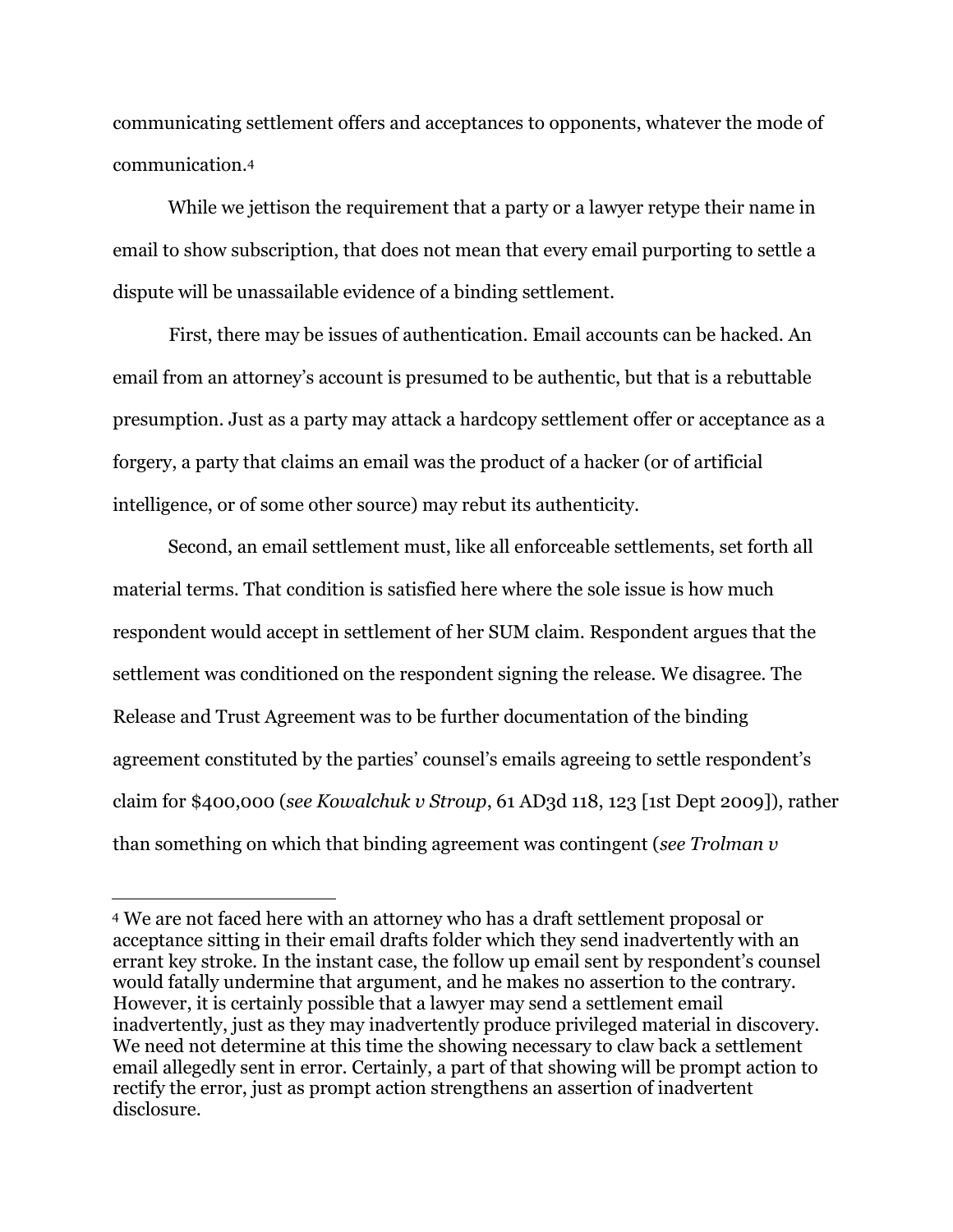*Trolman, Glaser & Lichtman, P.C.*, 114 AD3d 617, 618 [1st Dept 2014], *lv denied* 23 NY3d 905 [2014]; *Shah v Wilco Sys., Inc.*, 81 AD3d 454 [1st Dept 2011], *lv dismissed* 17 NY3d 901 [2011]). The material term of the parties' agreement to settle respondent's claim being the sum of money that petitioner would pay respondent, respondent's execution of a general release was essentially a ministerial condition precedent to payment (*see* CPLR 5003-a[a]; *Anghel v Utica Mut. Ins. Co.*, 164 AD3d 1294, 1296 [2d Dept 2018]; *compare Teixeira v Woodhaven Ctr. of Care*, 173 AD3d 1108 [2d Dept 2019] [email exchange that included "'consider it settled'" did not show mutual accord where settlement was subject to resolution of related proceeding in Surrogate's Court]).

Respondent's remaining arguments are without merit. Her reliance on Philadelphia's counsel's email urging speed in executing the release to avoid respondent "reneging" is misplaced. The email exchange exhibits offer and acceptance; in this context, an expression of concern that a party might renege presupposes the existence of an agreement. Additionally, the doctrine of mutual mistake is not applicable where the existence of an arbitral award was easily ascertainable before entering into the settlement (*see P.K. Dev. v Elvem Dev. Corp.,* 226 AD2d 200 [1st Dept 1996]).

Accordingly, the judgment of the Supreme Court, New York County (Lynn R. Kotler, J.), entered May 27, 2020, denying the petition to enforce a settlement agreement, direct respondent to execute a certain Release and Trust Agreement, and vacate an arbitration award, and dismissing the proceeding, should be reversed, on the law, without costs, the proceeding reinstated and the petition granted.<sup>5</sup>

<sup>5</sup> The Court acknowledges the research assistance of Law Student Intern Matthew Pintea.